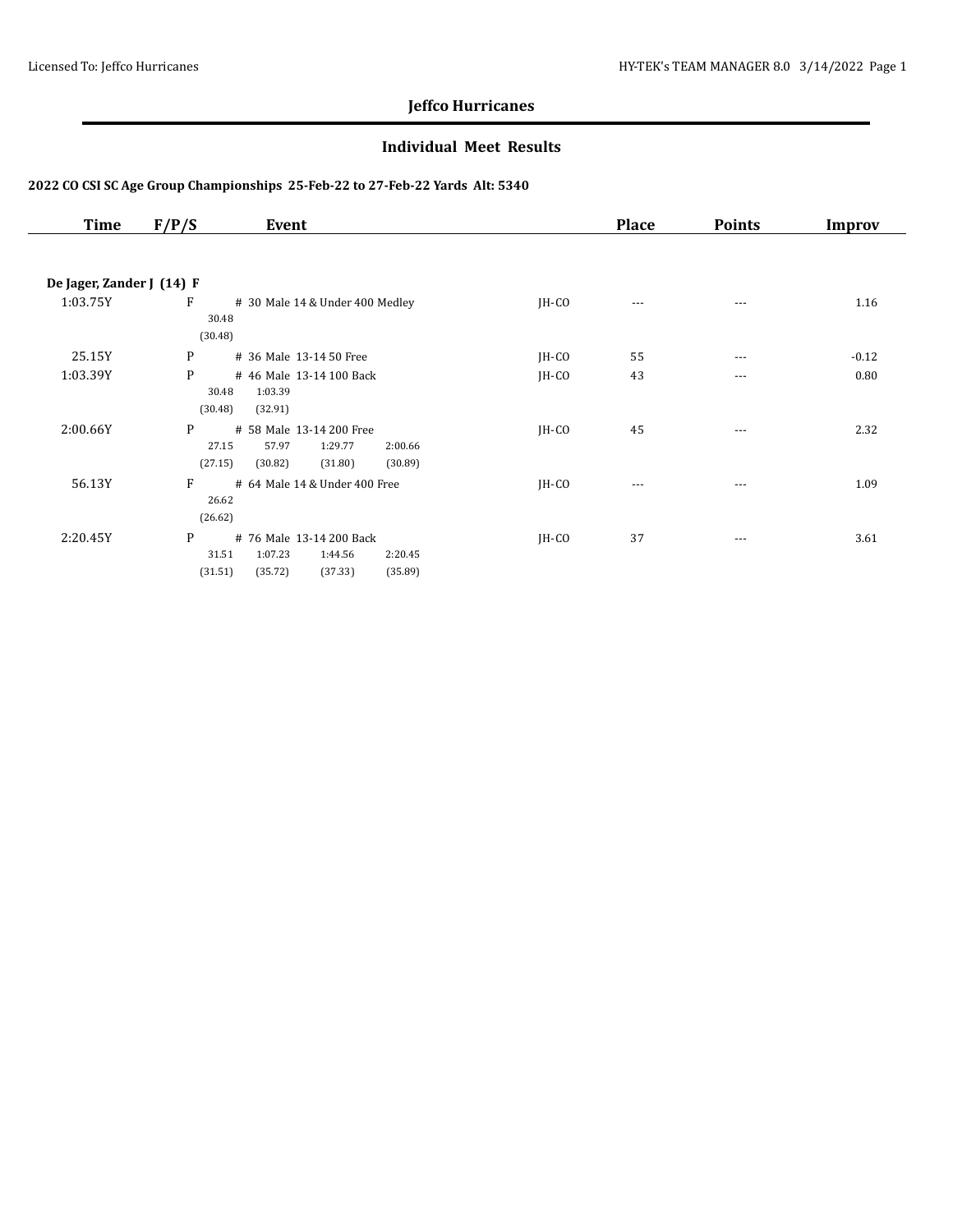### **Individual Meet Results**

| Time                | F/P/S<br>Event                                                               |         | <b>Place</b> | <b>Points</b> | Improv  |
|---------------------|------------------------------------------------------------------------------|---------|--------------|---------------|---------|
|                     |                                                                              |         |              |               |         |
| Garin, Gus $(10)$ F |                                                                              |         |              |               |         |
| 1:25.27Y            | F<br># 68 Male 10 & Under 100 IM<br>1:25.27<br>40.51                         | $IH-CO$ | 35           | $--$          | $-3.80$ |
|                     | (40.51)<br>(44.76)                                                           |         |              |               |         |
| 1:26.36Y            | F<br># 72 Male 10 & Under 100 Back<br>1:26.36<br>42.02<br>(42.02)<br>(44.34) | $IH-CO$ | 31           | $--$          | $-1.23$ |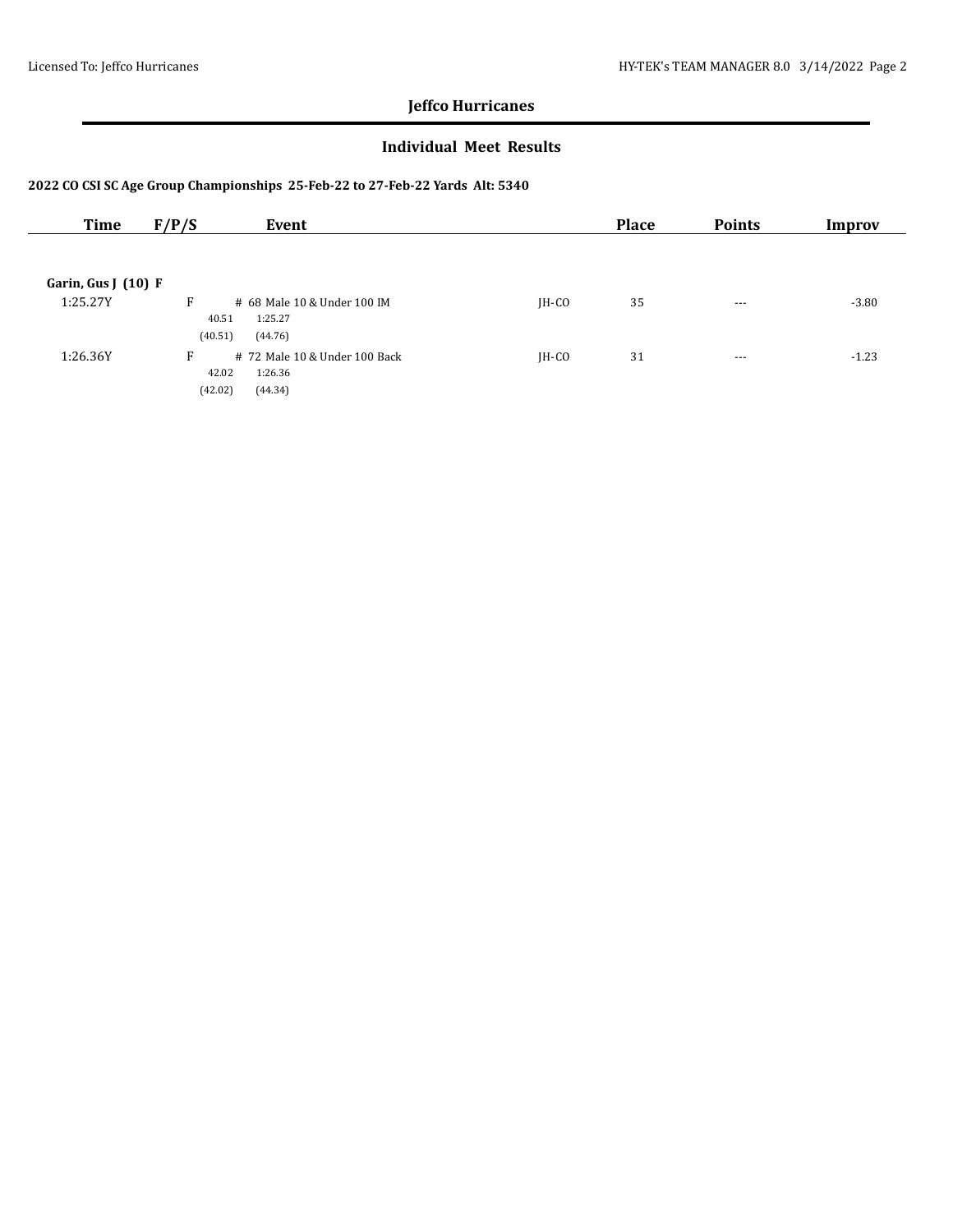### **Individual Meet Results**

| Time                       | F/P/S                 | Event                                             |         | <b>Place</b> | <b>Points</b> | Improv  |
|----------------------------|-----------------------|---------------------------------------------------|---------|--------------|---------------|---------|
|                            |                       |                                                   |         |              |               |         |
| Hunnewell, Paxton I (10) F |                       |                                                   |         |              |               |         |
| 48.49Y                     | F                     | # 2 Male 10 & Under 50 Breast                     | $IH-CO$ | 42           | $---$         | 1.52    |
| 1:14.41Y                   | F                     | # 22 Male 10 & Under 100 Free                     | $IH-CO$ | 36           | $- - -$       | $-3.22$ |
|                            | 35.73<br>(35.73)      | 1:14.41<br>(38.68)                                |         |              |               |         |
| 33.85Y                     | F                     | # 66 Male 10 & Under 200 Free                     | $IH-CO$ | $\cdots$     | $---$         | 0.32    |
| 1:28.88Y                   | F<br>42.81<br>(42.81) | # 68 Male 10 & Under 100 IM<br>1:28.88<br>(46.07) | $IH-CO$ | 43           | $- - -$       | 1.51    |
| 34.10Y                     | F                     | # 78 Male 10 & Under 50 Free                      | IH-CO   | 47           | $---$         | 0.57    |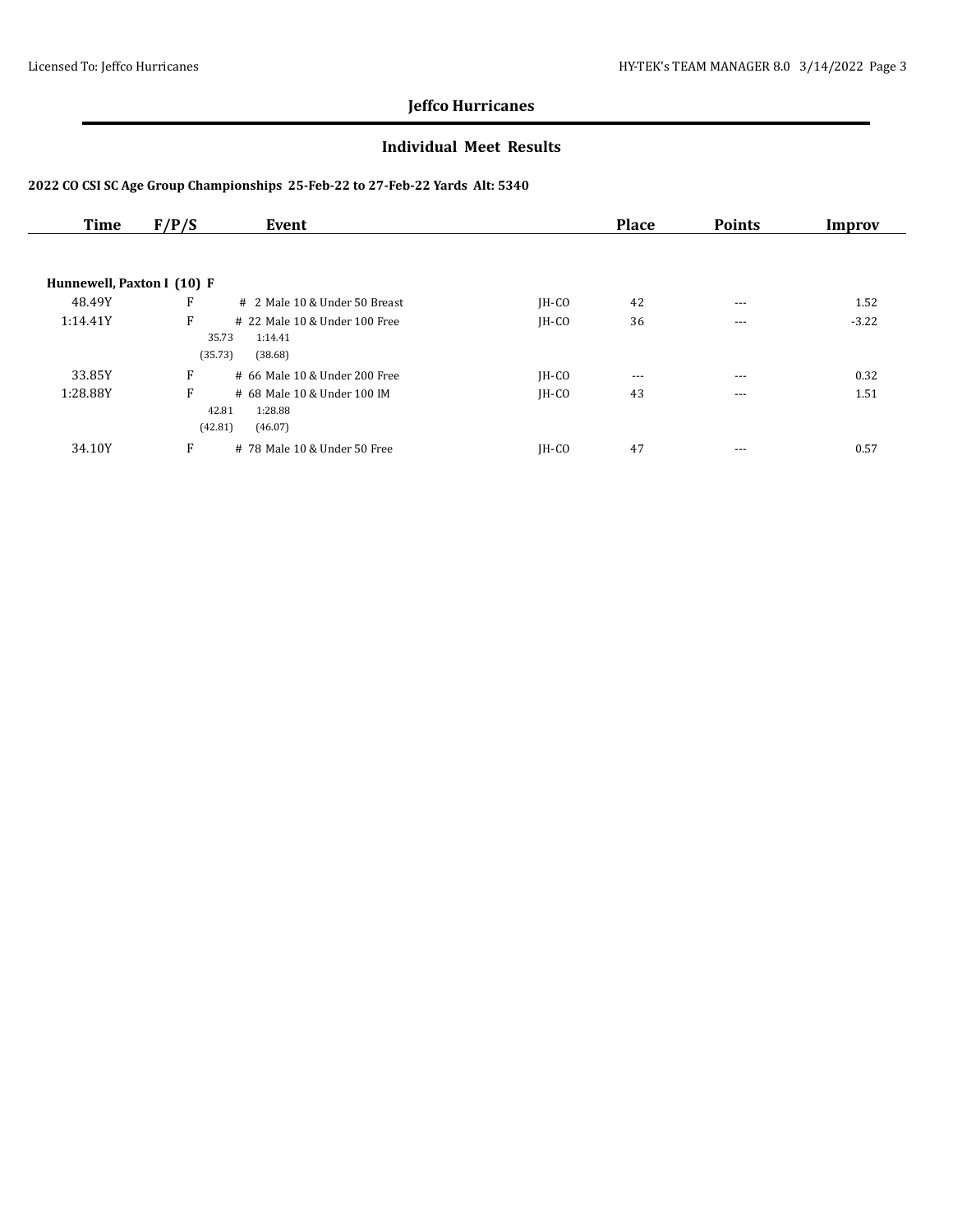### **Individual Meet Results**

| Time                  | F/P/S            | Event              |                                     |         |         |         |         | <b>Place</b> | <b>Points</b>            | <b>Improv</b> |
|-----------------------|------------------|--------------------|-------------------------------------|---------|---------|---------|---------|--------------|--------------------------|---------------|
|                       |                  |                    |                                     |         |         |         |         |              |                          |               |
| Ley, Isaac A $(12)$ F |                  |                    |                                     |         |         |         |         |              |                          |               |
| 2:14.11Y              | P                | 1:03.91            | # 34 Male 11-12 200 Free<br>1:39.20 | 2:14.11 |         | $IH-CO$ |         | 17           | $---$                    | $-0.98$       |
|                       | 30.37<br>(30.37) | (33.54)            | (35.29)                             | (34.91) |         |         |         |              |                          |               |
| 2:15.57Y              | F                |                    | # 34 Male 11-12 200 Free            |         |         | JH-CO   |         | 20           | $\mathbf{1}$             | 0.48          |
|                       | 31.15            | 1:05.16            | 1:40.78                             | 2:15.57 |         |         |         |              |                          |               |
|                       | (31.15)          | (34.01)            | (35.62)                             | (34.79) |         |         |         |              |                          |               |
| 1:00.77Y              | P<br>$---$       | 1:00.77            | # 56 Male 11-12 100 Free            |         |         | $IH-CO$ |         | 17           |                          | $-1.59$       |
|                       | $\cdots$         | (1:00.77)          |                                     |         |         |         |         |              |                          |               |
| 1:01.72Y              | F                |                    | # 56 Male 11-12 100 Free            |         |         | IH-CO   |         | 20           | $\mathbf{1}$             | $-0.64$       |
|                       | 29.61<br>(29.61) | 1:01.72<br>(32.11) |                                     |         |         |         |         |              |                          |               |
| 5:31.98Y              | F                |                    | # 70 Male 12 & Under 400 IM         |         |         | $IH-CO$ |         | 11           | 11                       | $-7.30$       |
|                       | 37.10            | 1:22.13            | 2:04.37                             | 2:47.44 | 3:33.76 | 4:21.46 | 4:56.71 |              | $\cdots$                 |               |
|                       | (37.10)          | (45.03)            | (42.24)                             | (43.07) | (46.32) | (47.70) | (35.25) |              | $\overline{\phantom{a}}$ |               |
|                       | 5:31.98          |                    |                                     |         |         |         |         |              |                          |               |
|                       | (5:31.98)        |                    |                                     |         |         |         |         |              |                          |               |
| 29.23Y                | P                |                    | # 80 Male 11-12 50 Free             |         |         | JH-CO   |         | 30           | $\cdots$                 | 0.83          |
| 2:54.35Y              | F                |                    | # 90 Male 12 & Under 200 Breast     |         |         | $IH-CO$ |         | 16           | 5                        | $-0.54$       |
|                       | 41.38            | 1:25.09            | 2:10.33                             | 2:54.35 |         |         |         |              |                          |               |
|                       | (41.38)          | (43.71)            | (45.24)                             | (44.02) |         |         |         |              |                          |               |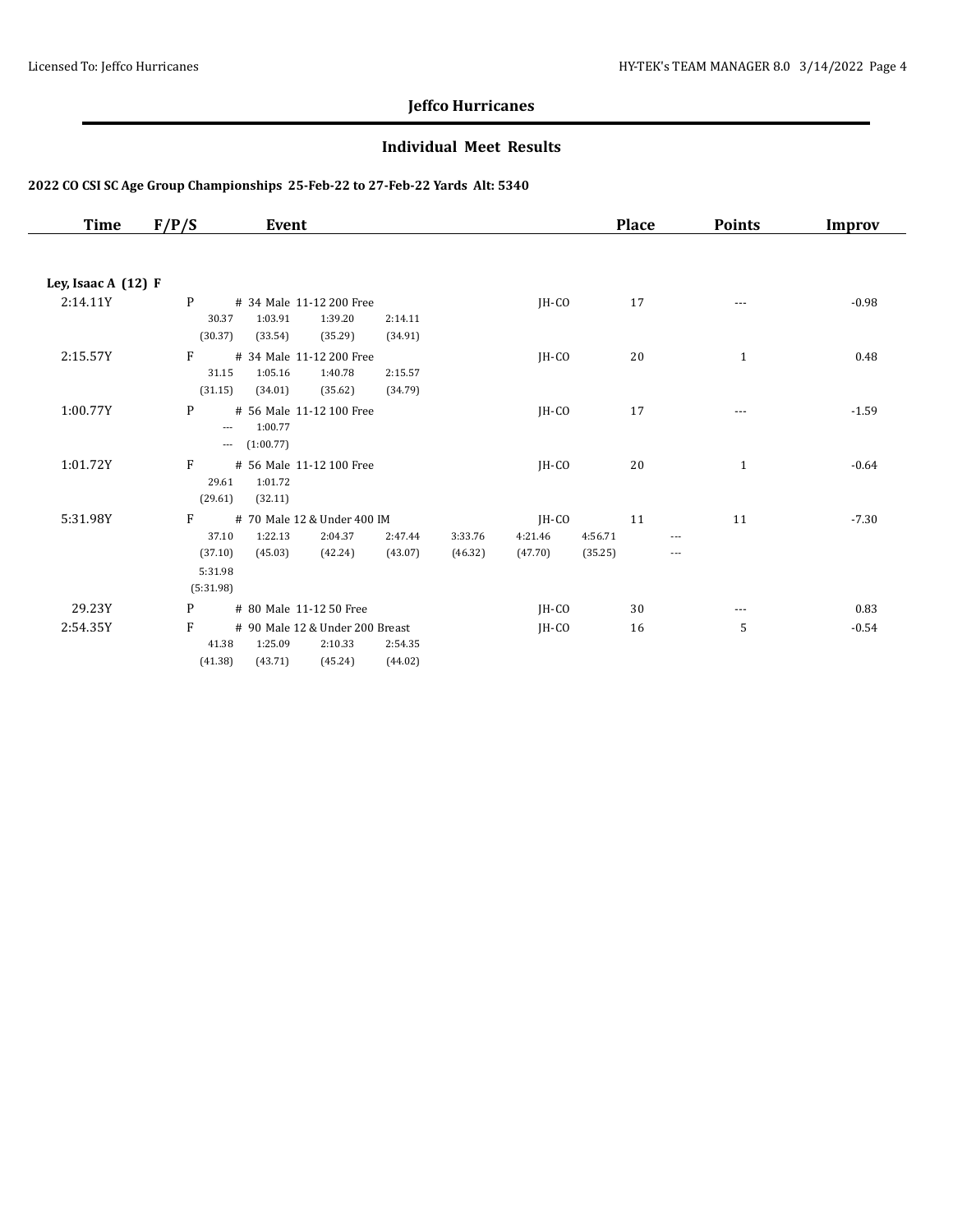### **Individual Meet Results**

| Time                   | F/P/S<br>Event                              |                                 |         | <b>Place</b> | <b>Points</b> | Improv  |
|------------------------|---------------------------------------------|---------------------------------|---------|--------------|---------------|---------|
| Ley, Isabella C (10) F |                                             |                                 |         |              |               |         |
| 43.97Y                 | F                                           | # 1 Female 10 & Under 50 Breast | JH-CO   | 41           | $\cdots$      | $-0.98$ |
| 1:13.55Y               | F<br>35.30<br>1:13.55<br>(35.30)<br>(38.25) | # 21 Female 10 & Under 100 Free | $IH-CO$ | 40           | $\cdots$      | $-1.82$ |
| 38.56Y                 | F                                           | # 41 Female 10 & Under 50 Back  | $IH-CO$ | 34           | $\cdots$      | $-0.98$ |
| 1:21.36Y               | F<br>38.57<br>1:21.36<br>(42.79)<br>(38.57) | # 67 Female 10 & Under 100 IM   | $IH-CO$ | 27           | $- - -$       | $-5.28$ |
| 1:24.38Y               | F<br>40.93<br>1:24.38<br>(40.93)<br>(43.45) | # 71 Female 10 & Under 100 Back | $IH-CO$ | 29           | $\cdots$      | 1.97    |
| 33.41Y                 | F                                           | # 77 Female 10 & Under 50 Free  | $IH-CO$ | 38           | $---$         | $-0.31$ |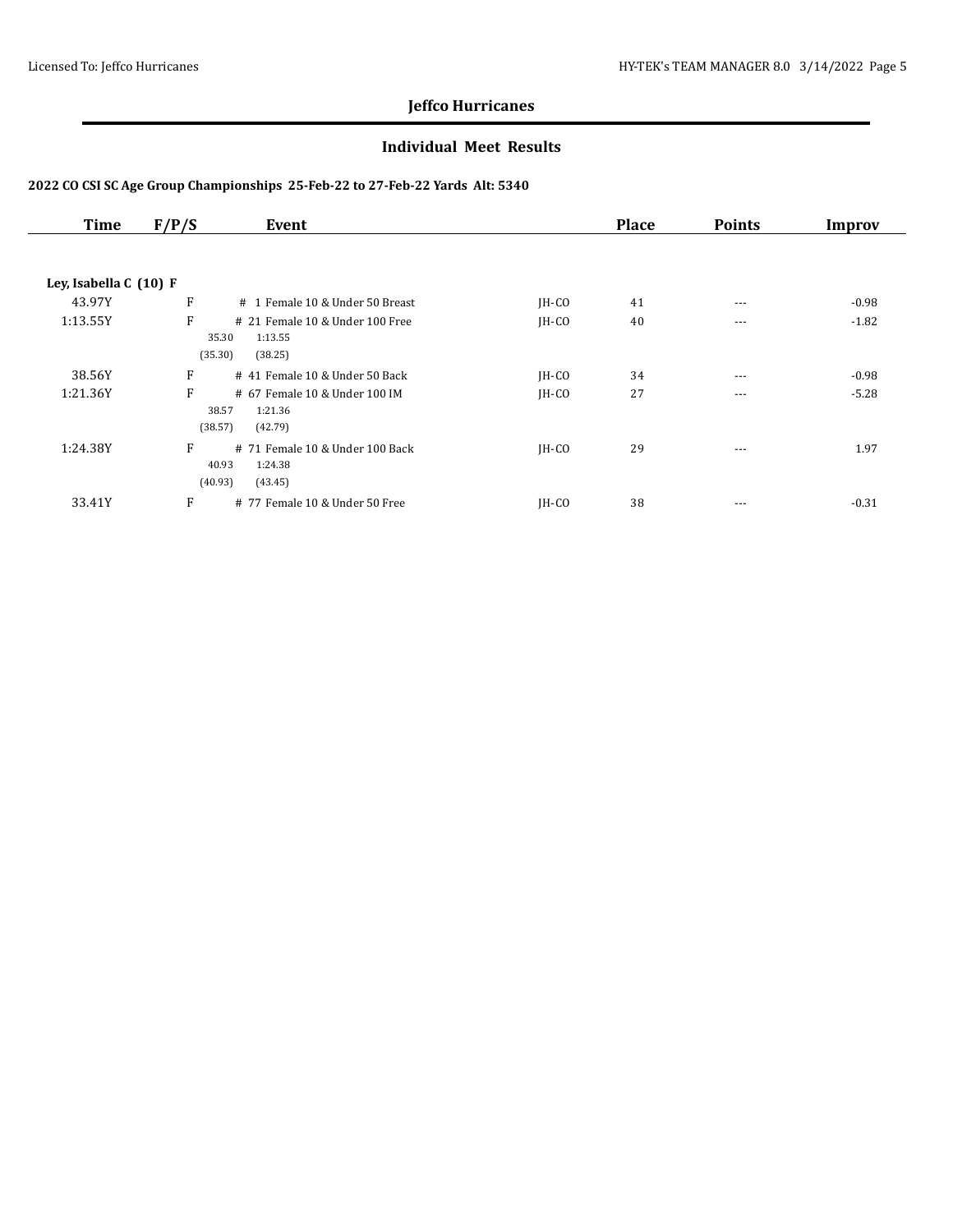### **Individual Meet Results**

| Time                    | F/P/S   | Event                                  |         | <b>Place</b> | <b>Points</b> | Improv  |
|-------------------------|---------|----------------------------------------|---------|--------------|---------------|---------|
|                         |         |                                        |         |              |               |         |
|                         |         |                                        |         |              |               |         |
| Pursley, Eddie J (12) F |         |                                        |         |              |               |         |
| 2:29.94Y                | F       | # 16 Male 12 & Under 200 Back          | $IH-CO$ | 13           | 8             | $-6.19$ |
|                         |         | 2:29.94<br>1:12.74<br>34.96<br>1:52.30 |         |              |               |         |
|                         | (34.96) | (37.78)<br>(39.56)<br>(37.64)          |         |              |               |         |
| 33.66Y                  | F       | # 28 Male 12 & Under 200 Medley        | $IH-CO$ | $---$        | $- - -$       | $-0.59$ |
| 33.50Y                  | P       | # 44 Male 11-12 50 Back                | $IH-CO$ | 25           | $--$          | $-0.75$ |
| DQ                      | P       | # 74 Male 11-12 100 Back               | IH-CO   | $---$        | $- - -$       | $- - -$ |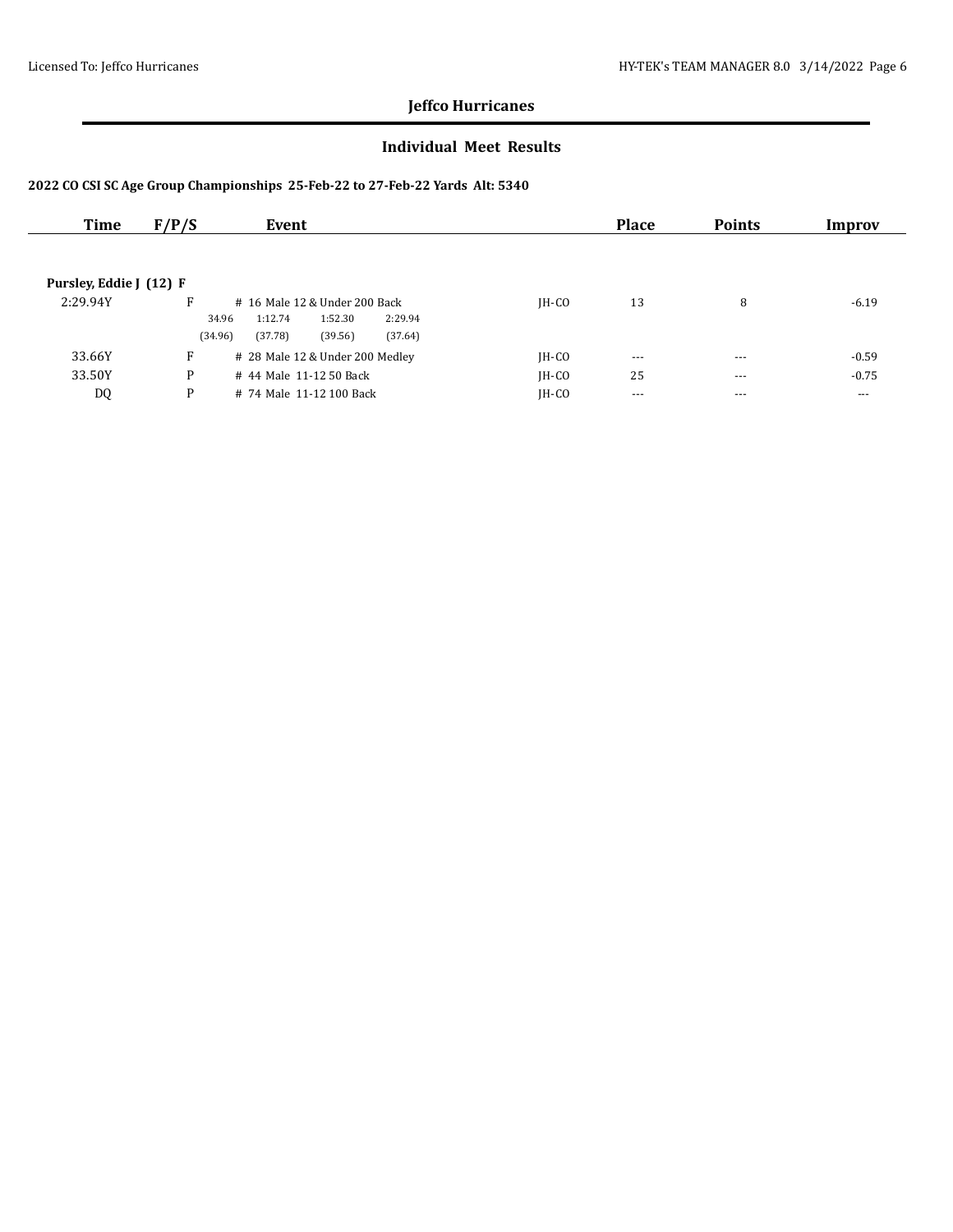#### **Individual Meet Results**

| <b>Time</b>              | F/P/S   | Event                          |         |         |         | <b>Place</b> | <b>Points</b> | Improv  |
|--------------------------|---------|--------------------------------|---------|---------|---------|--------------|---------------|---------|
|                          |         |                                |         |         |         |              |               |         |
|                          |         |                                |         |         |         |              |               |         |
| Reyes, Isabella M (12) F |         |                                |         |         |         |              |               |         |
| 2:49.68Y                 |         | # 59 Female 12 & Under 200 Fly |         |         | $IH-CO$ | 14           |               | $-2.03$ |
|                          | 36.51   | 1:20.81                        | 2:05.99 | 2:49.68 |         |              |               |         |
|                          | (36.51) | (44.30)                        | (45.18) | (43.69) |         |              |               |         |